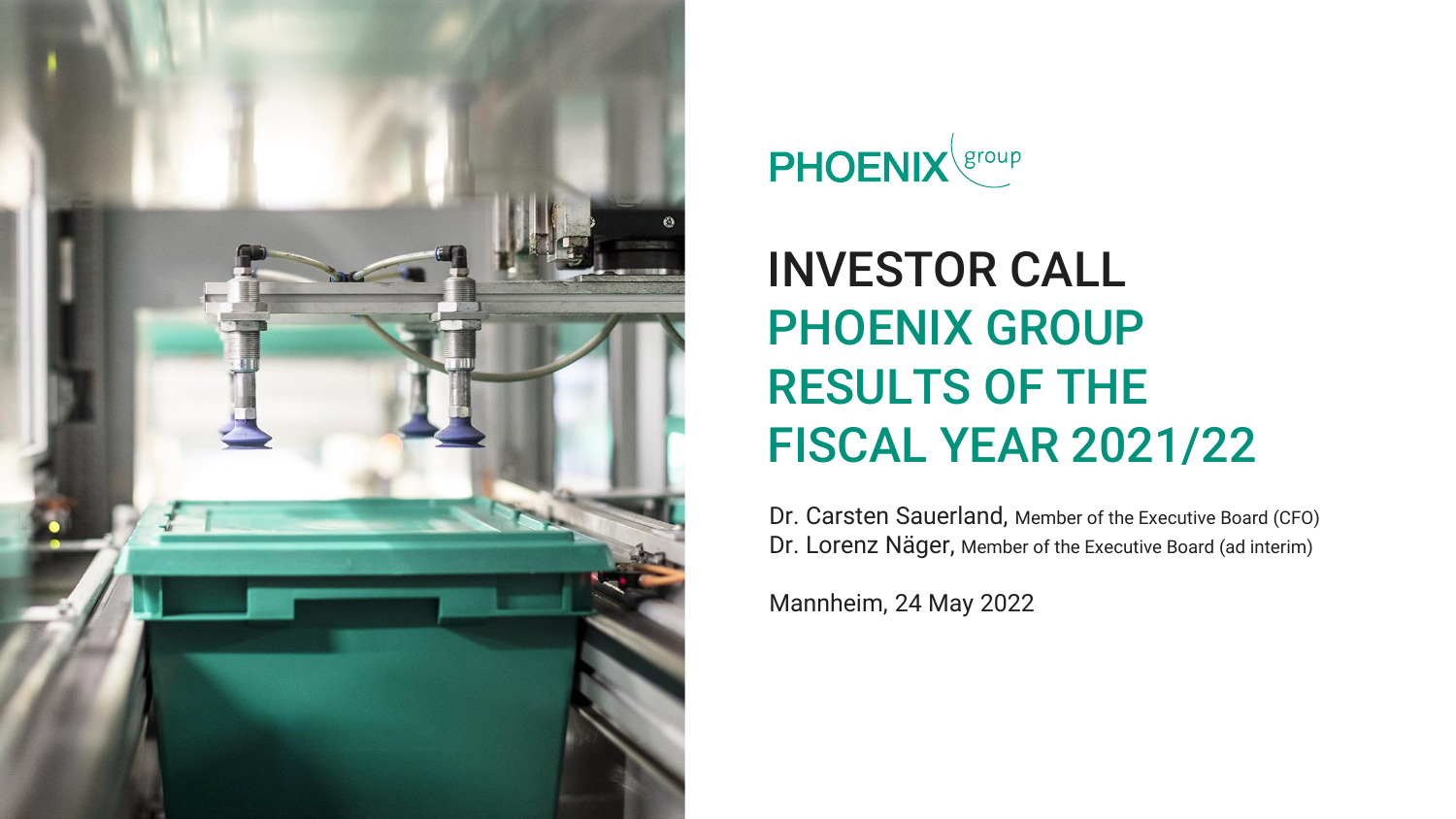

#### © 2022 PHOENIX Pharma SE / PHOENIX Pharmahandel GmbH & Co KG

This document has been prepared by PHOENIX Pharma SE / PHOENIX Pharmahandel GmbH & Co KG (the "Company" and, together with its subsidiaries and affiliates, "PHOENIX") solely in connection with the release of the results of 2021/22 and is being presented solely for informational purposes. No representation or warranty, express or implied, is or will be made in relation to, and no responsibility is or will be accepted by the Company or any of advisors or representatives (together, the "Parties") as to the accuracy or completeness of the information contained in this document, and nothing in this document shall be deemed to constitute such a representation or wa Parties or their respective agents, directors, partners and employees accept any liability whatsoever (in negligence or otherwise) for any loss or damage howsoever arising from any use of this document or its contents or o connection therewith and no reliance should be placed on the information or statements made herein.

This document does not constitute or form part of and should not be construed as a recommendation, offer or invitation for the purchase or subscription of any securities of the Company or any subsidiary, and neither this d contained herein shall form the basis of, or be relied upon in connection with, any contract or commitment whatsoever.

The information contained in this presentation has not been subject to any independent audit or review. A portion of the information contained in this document, including all market data and trend information, is based on expectations of the Company, and there can be no assurance that these estimates or expectations are or will prove to be accurate. In addition, past performance of PHOENIX is not indicative of future performance. The future PHOENIX will depend on numerous factors which are subject to uncertainty.

Certain statements contained in this presentation that are not statements of historical fact, including, without limitation, any statements preceded by, followed by or including the words "targets", "believes", "expects", "anticipates", "would", "could" or similar expressions or the negative thereof, constitute forward-looking statements, notwithstanding that such statements are not specifically identified. In addition, certain statements m releases, and in oral and written statements made by or with the approval of the Company that are not statements of historical fact and constitute forward-looking statements. Examples of forward-looking statements include, (i) statements about future financial and operating results; (ii) statements of strategic objectives, business prospects, future financial condition, budgets, projected levels of production, projected costs and projected l of the Company or its management; (iii) statements of future economic performance; and (iv) statements of assumptions underlying such statements.

Forward-looking statements are not quarantees of future performance and involve certain risks, uncertainties and assumptions which are difficult to predict and outside of the control of the management of the Company. There outcomes and results may differ materially from what is expressed or forecasted in such forward-looking statements. You should not place undue reliance on these forward-looking statements. All subsequent written and oral f statements attributable to the Company or any person acting on its behalf are expressly qualified in their entirety by the cautionary statements referenced above. Forward-looking statements speak only as of the date on whi made. The Company expressly disclaims any obligation or undertaking to disseminate any updates or revisions to any forward-looking statement to reflect events or circumstances after the date on which such statement is made occurrence of unanticipated events.

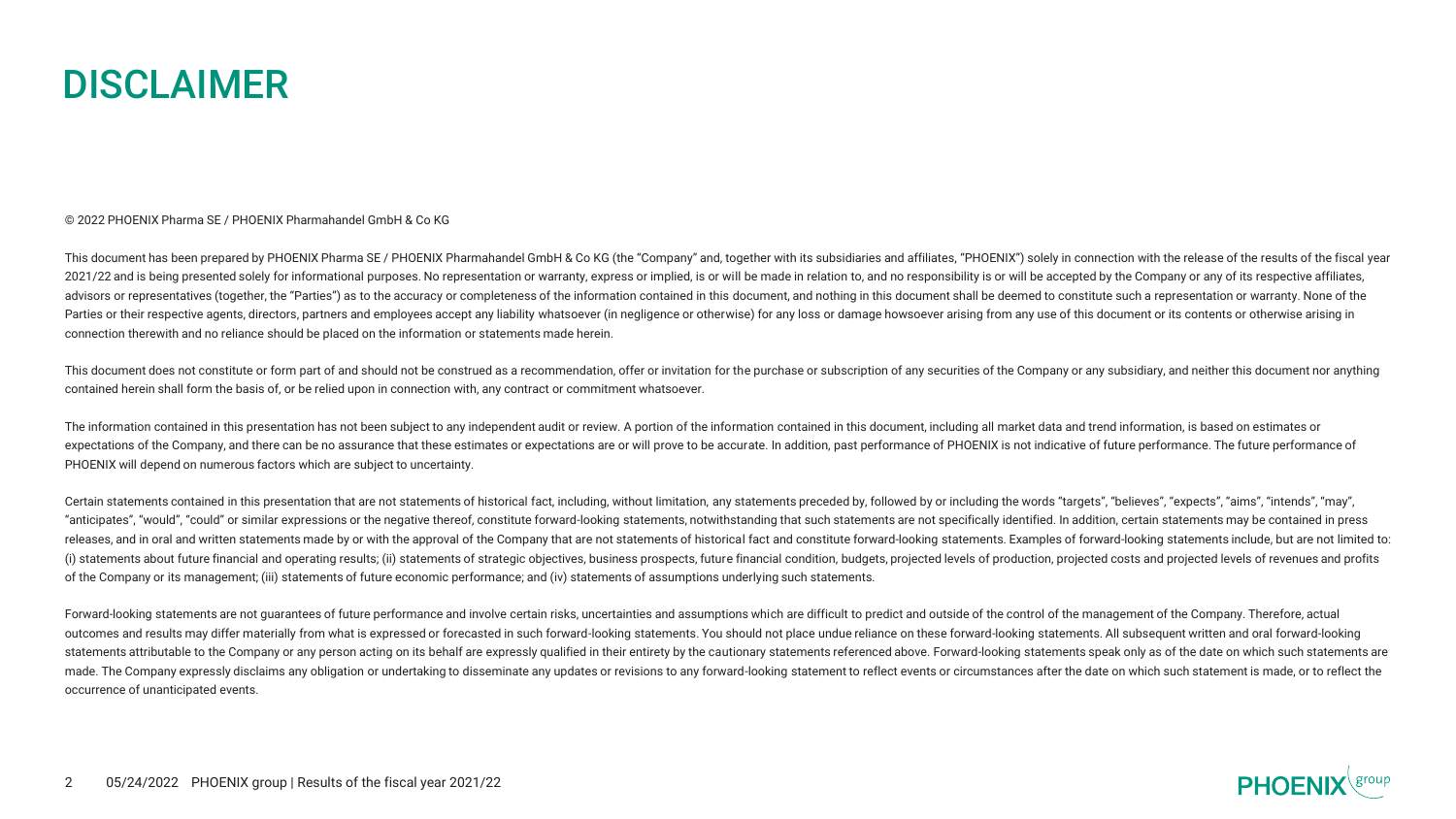







Fiscal year 2021/22 **Highlights**

Fiscal year 2021/22 **Group financials**

**Questions & answers**

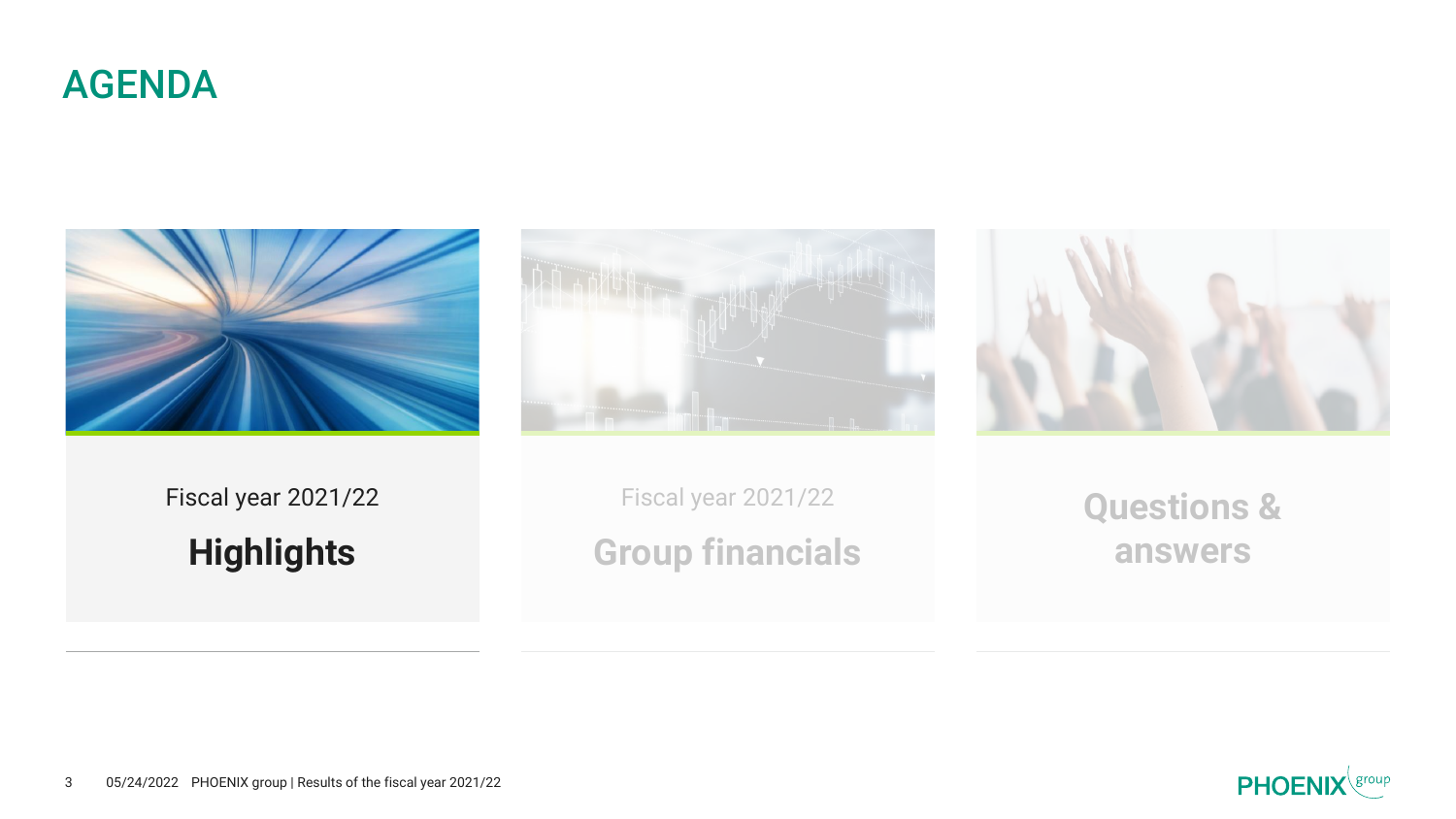#### PHOENIX GROUP AT A GLANCE



Agreement to acquire parts of McKesson's European business activities reached\*, at a very attractive multiple; Enlargement of PHOENIX's country portfolio

 $\overline{u}$ 

Total operating performance and revenue significantly above previous year



Stable development of profit before tax

Further reduction in net debt compared to the fiscal year 2020/21

**PHOEN** 

\* subject to antitrust approval and other customary closing conditions

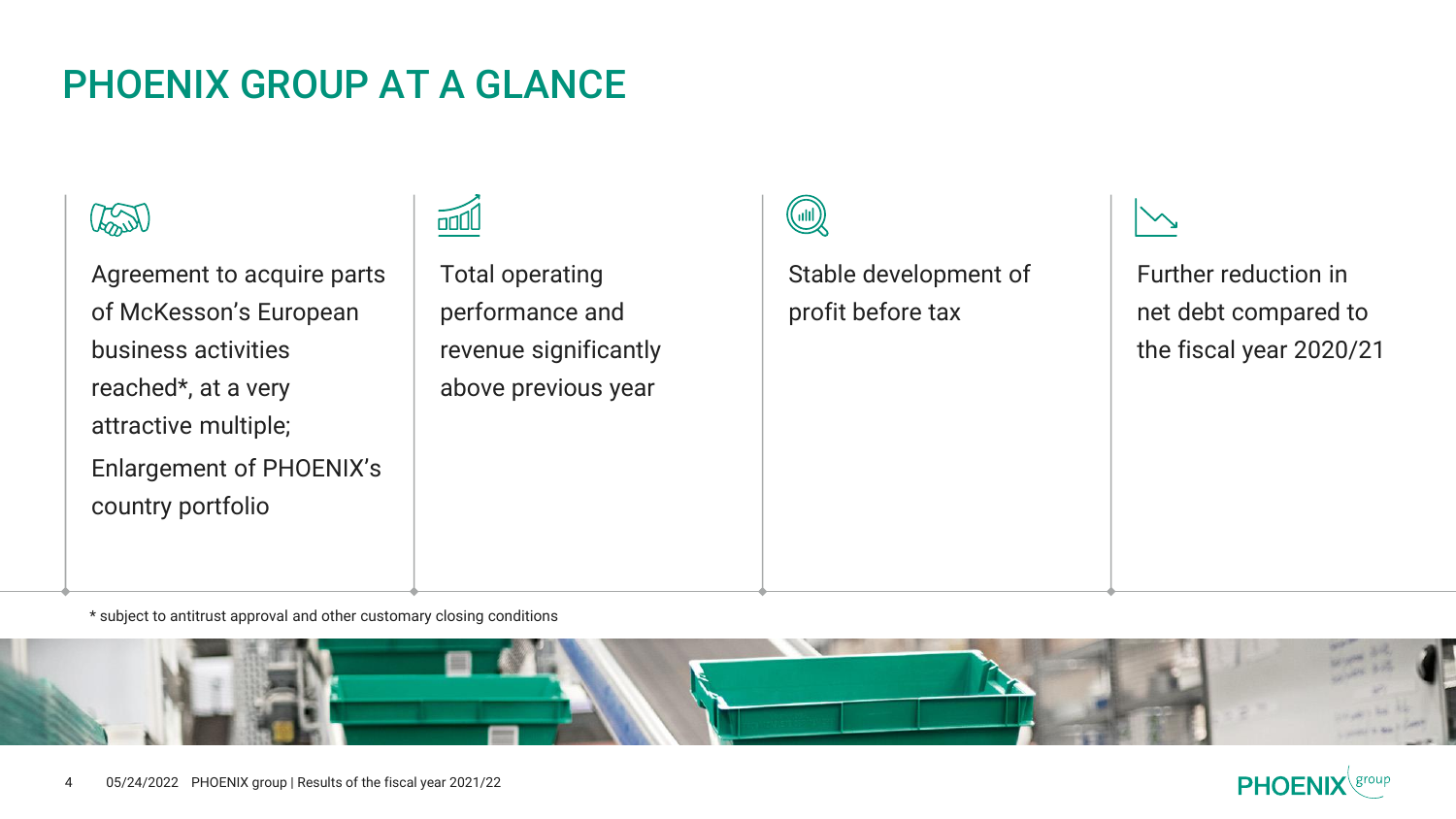







Fiscal year 2021/22 **Highlights**

Fiscal year 2021/22 **Group financials**

**Questions & answers**



5 05/24/2022 PHOENIX group | Results of the fiscal year 2021/22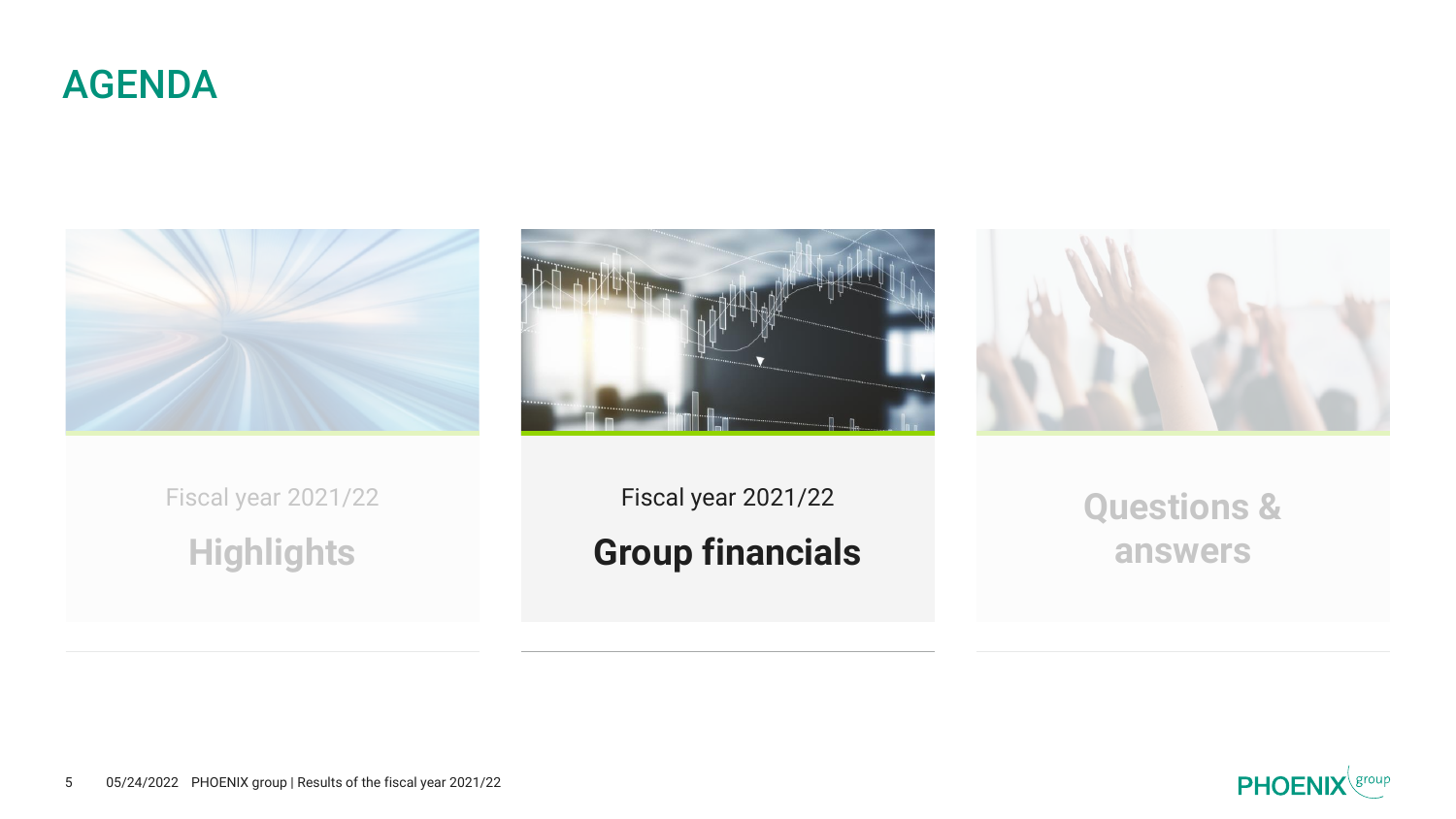### PHOENIX SE | SOLID DEVELOPMENT OF THE FINANCIAL FIGURES

(in mEUR)

| <b>Financial performance</b>                         | FY 2020/21 | FY 2021/22 |          | Change  |
|------------------------------------------------------|------------|------------|----------|---------|
| Total operating performance                          | 35,902.0   | 39,612.8   | 3,710.8  | 10.3%   |
| Revenue                                              | 28,209.1   | 30,723.4   | 2,514.3  | 8.9%    |
| EBITDA before significant one-off effects            | 642.5      | 705.7      | 63.2     | 9.8%    |
| EBITDA                                               | 653.4      | 669.0      | 15.6     | 2.4%    |
| EBIT                                                 | 354.2      | 356.3      | 2.1      | 0.6%    |
| Profit before tax before significant one-off effects | 287.8      | 334.7      | 46.9     | 16.3%   |
| Profit before tax                                    | 298.7      | 298.0      | $-0.7$   | $-0.2%$ |
| Profit after tax                                     | 226.7      | 211.6      | $-15.1$  | $-6.7%$ |
| Equity                                               | 2,959.7    | 3,168.2    | 208.5    | 7.0%    |
| Equity ratio (%)                                     | 28.6       | 29.5       | 0.9      | 3.1%    |
| Net debt                                             | 2,006.9    | 1,829.8    | $-177.1$ | $-8.8%$ |

6 05/24/2022 PHOENIX group | Results of the fiscal year 2021/22

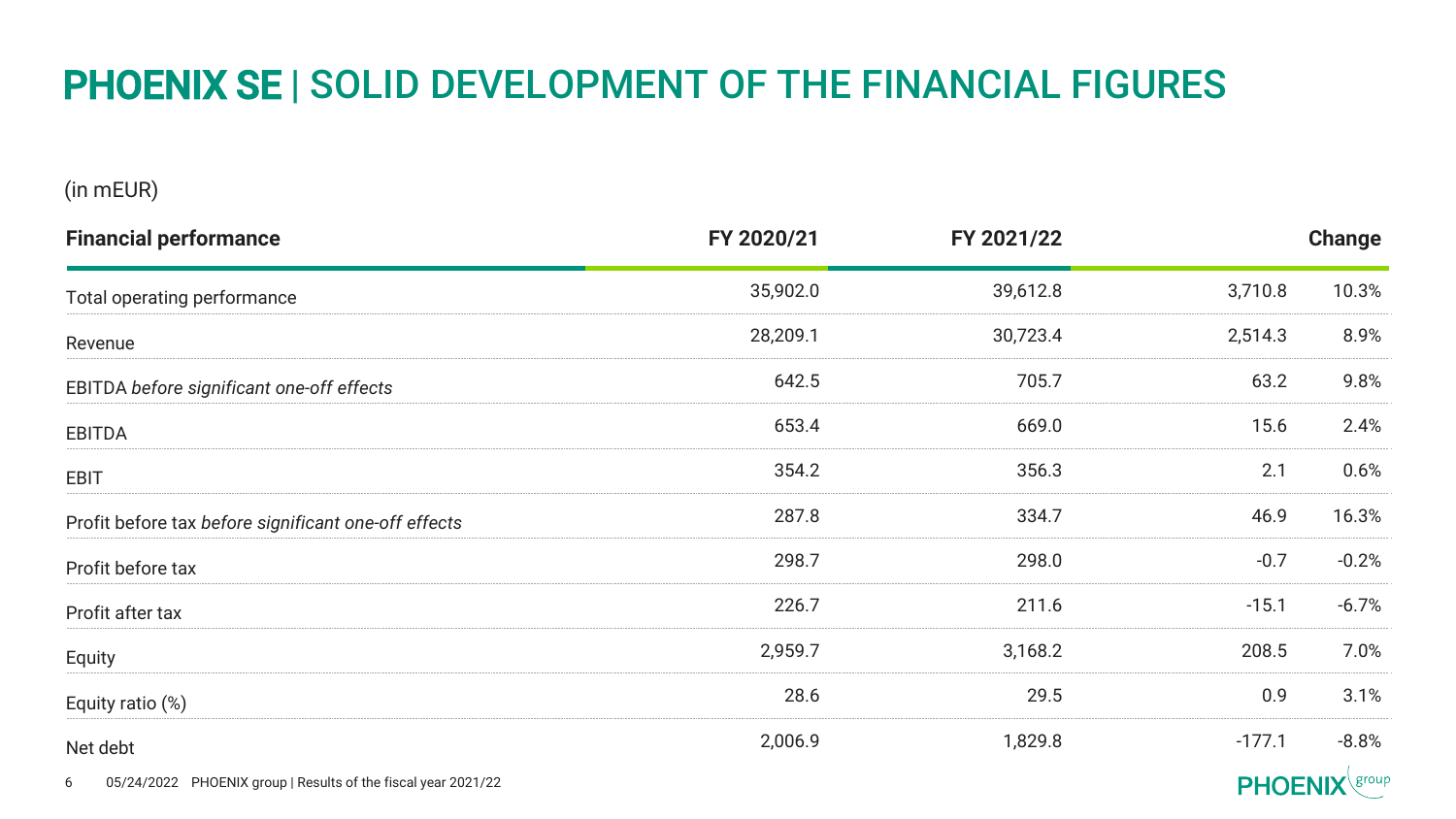## PHOENIX SE | GOOD DEVELOPMENT OF THE BALANCE SHEET

(in mEUR)



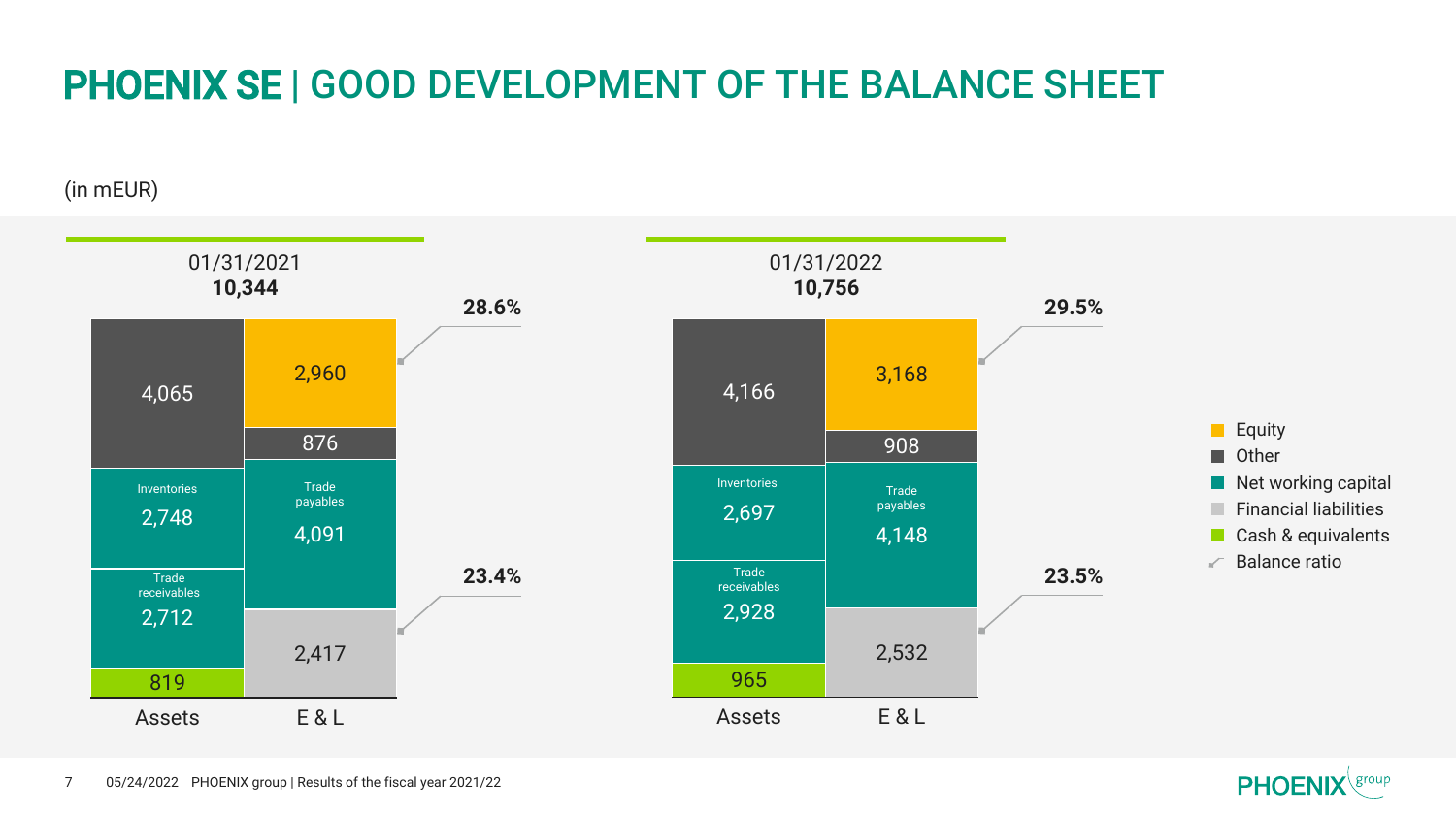# PHOENIX SE | FREE CASH FLOW IMPACTED BY CHANGE IN WORKING CAPITAL

(in mEUR)



\* Mainly due to ABS Programme

\*\* Free Cash Flow adjusted by ABS effect slightly below prior year due to changes in non-trade working capital

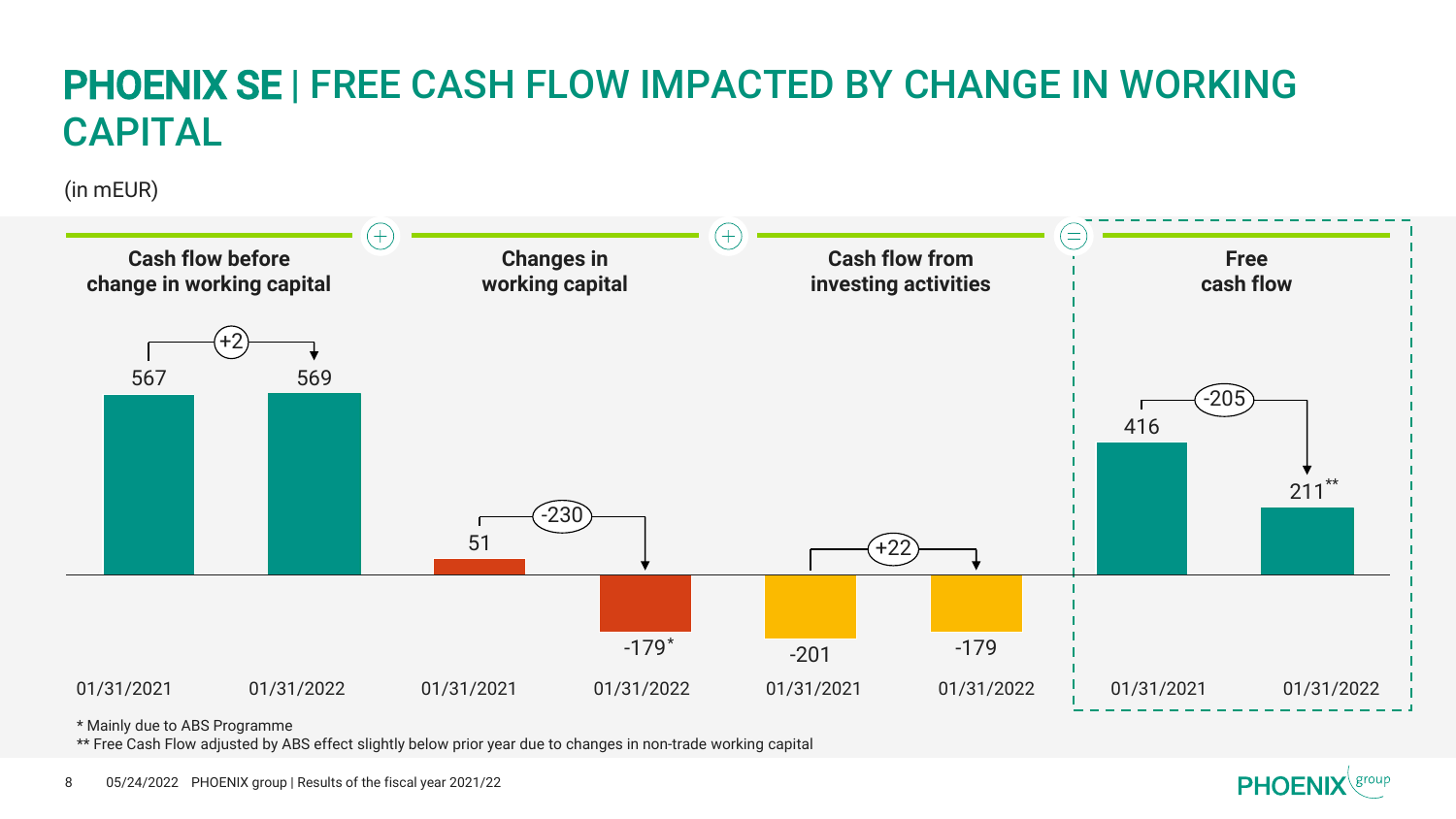### PHOENIX KG | CONTINUOUSLY IMPROVED LEVERAGE RATIO DUE TO FREE CASH FLOW GENERATION (excl. IFRS 16)

(in mEUR)





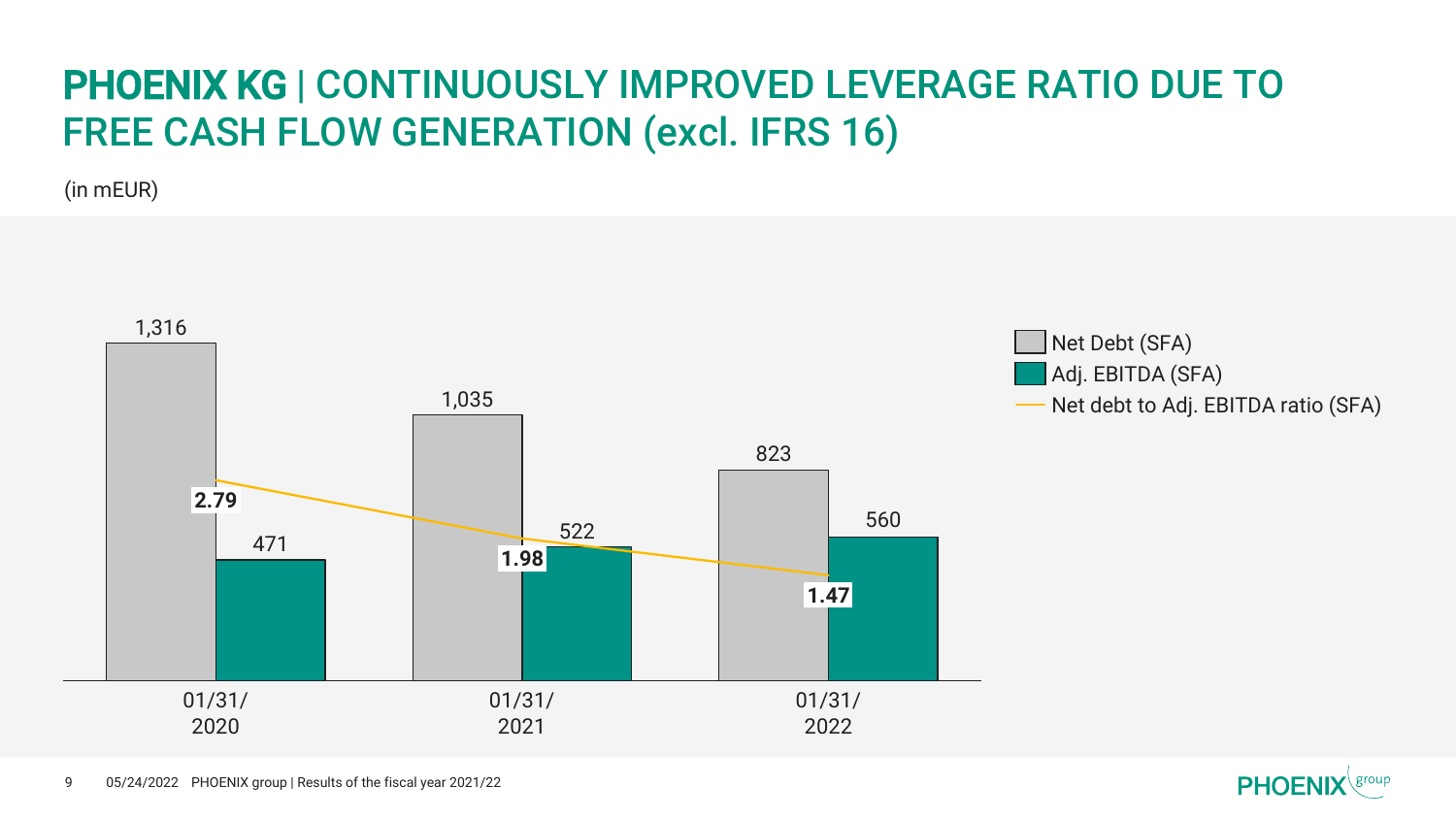## PHOENIX SE | EXCELLENT LIQUIDITY HEADROOM AVAILABLE

(in mEUR)



\* excl. acquisition financing arrangements

10 05/24/2022 PHOENIX group | Results of the fiscal year 2021/22

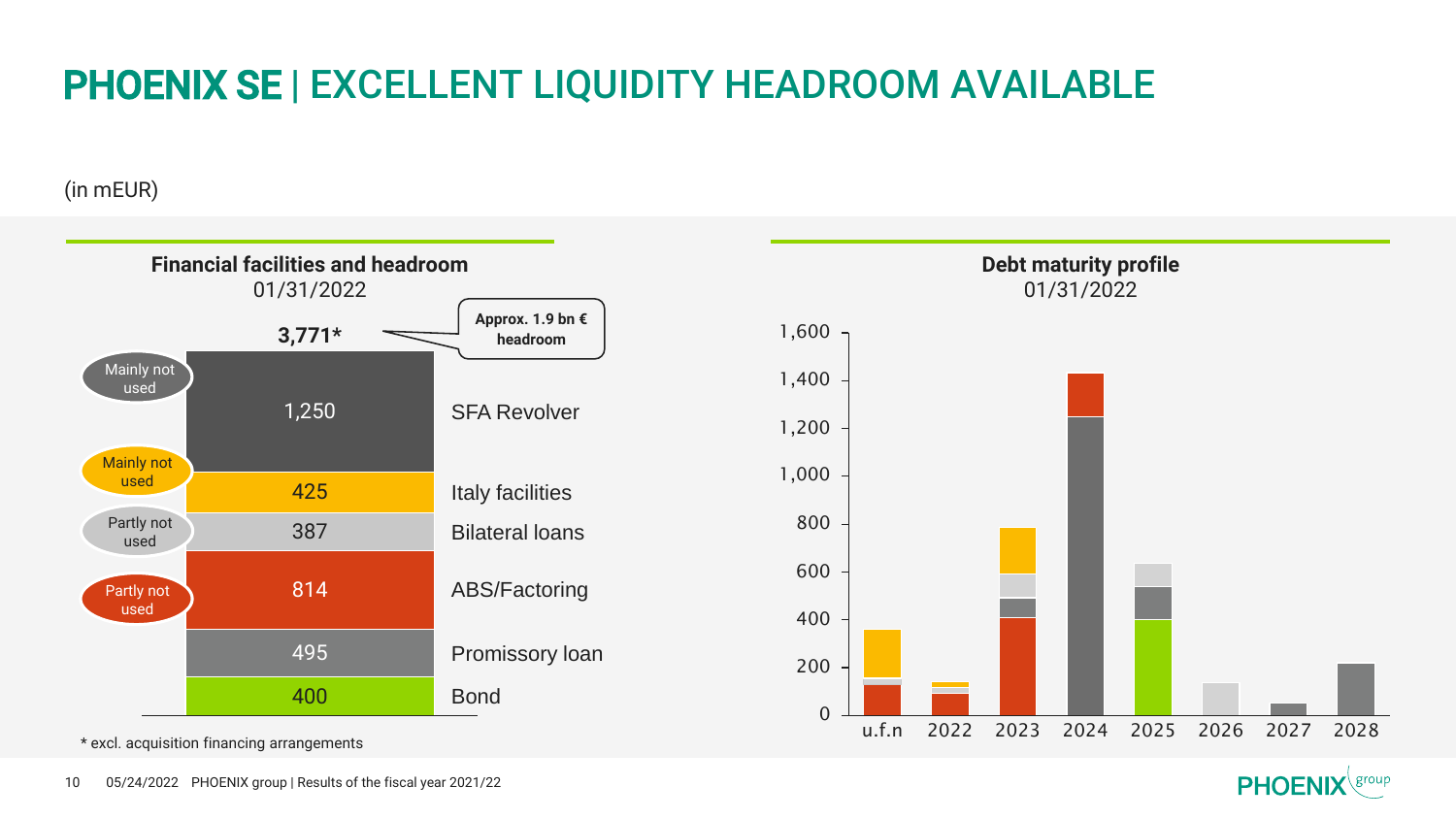### FINANCIAL OUTLOOK FOR THE FISCAL YEAR 2022/23



Expansion of market position in Europe through organic growth and acquisitions



PHOENIX group's revenue set to increase at a slightly higher rate than European pharmaceutical markets\*

Profit before tax for fiscal year 2022/23 is forecasted to be at the level seen in 2021/22\*

Positive development of equity ratio

expected\*

\*Given the difficulty of predicting when the planned acquisition of parts of McKesson's European business activities will be completed, the forecasts do not include any resulting effects on the PHOENIX group's revenue, profit before tax or equity ratio.



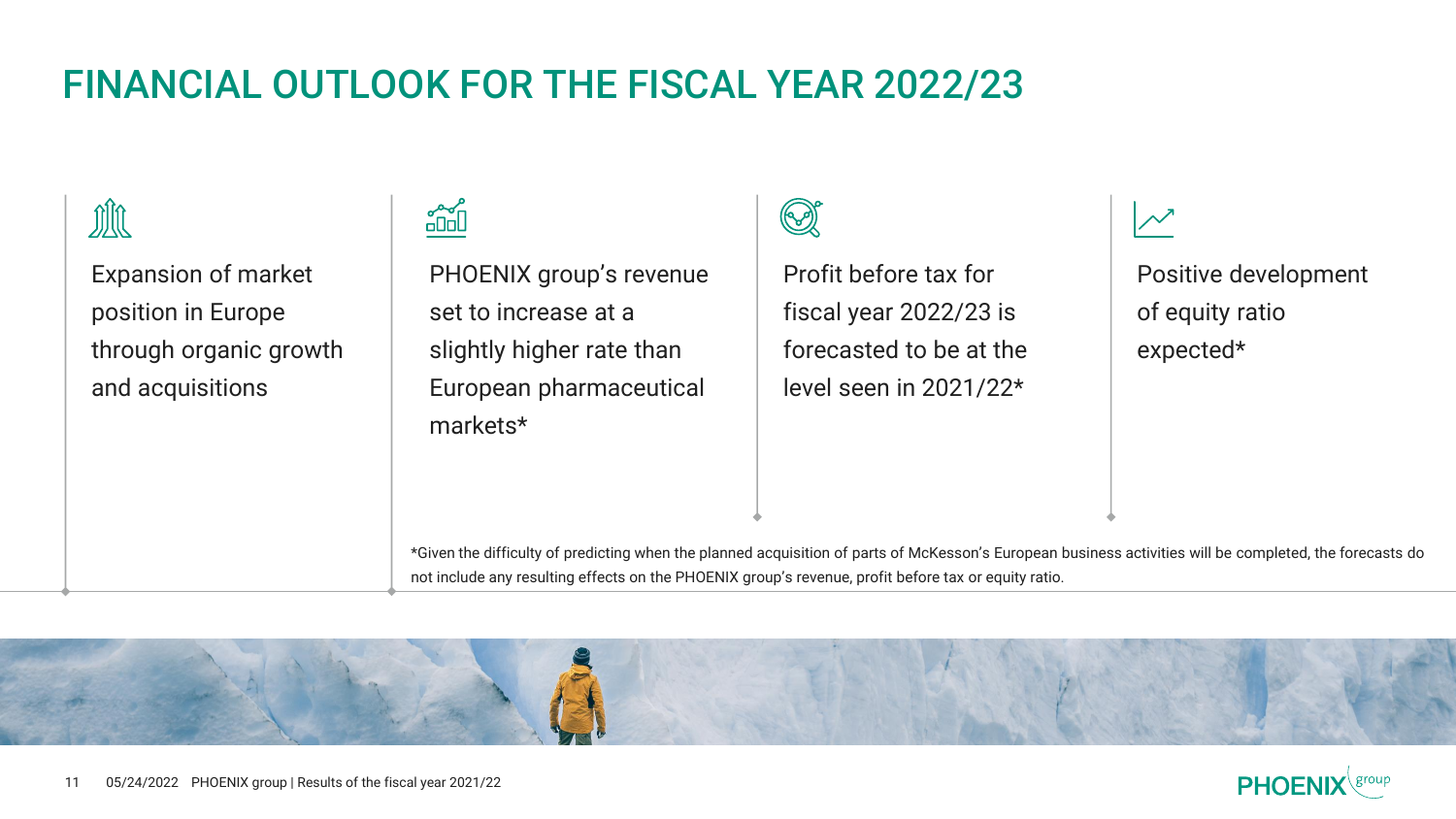

#### FINANCIAL CALENDAR 2022

| Reporting event                                | Date              |  |
|------------------------------------------------|-------------------|--|
| <b>Quarterly report February to April 2022</b> | 27 June 2022      |  |
| Half-year report February to July 2022         | 28 September 2022 |  |
| Quarterly report February to October 2022      | 21 December 2022  |  |

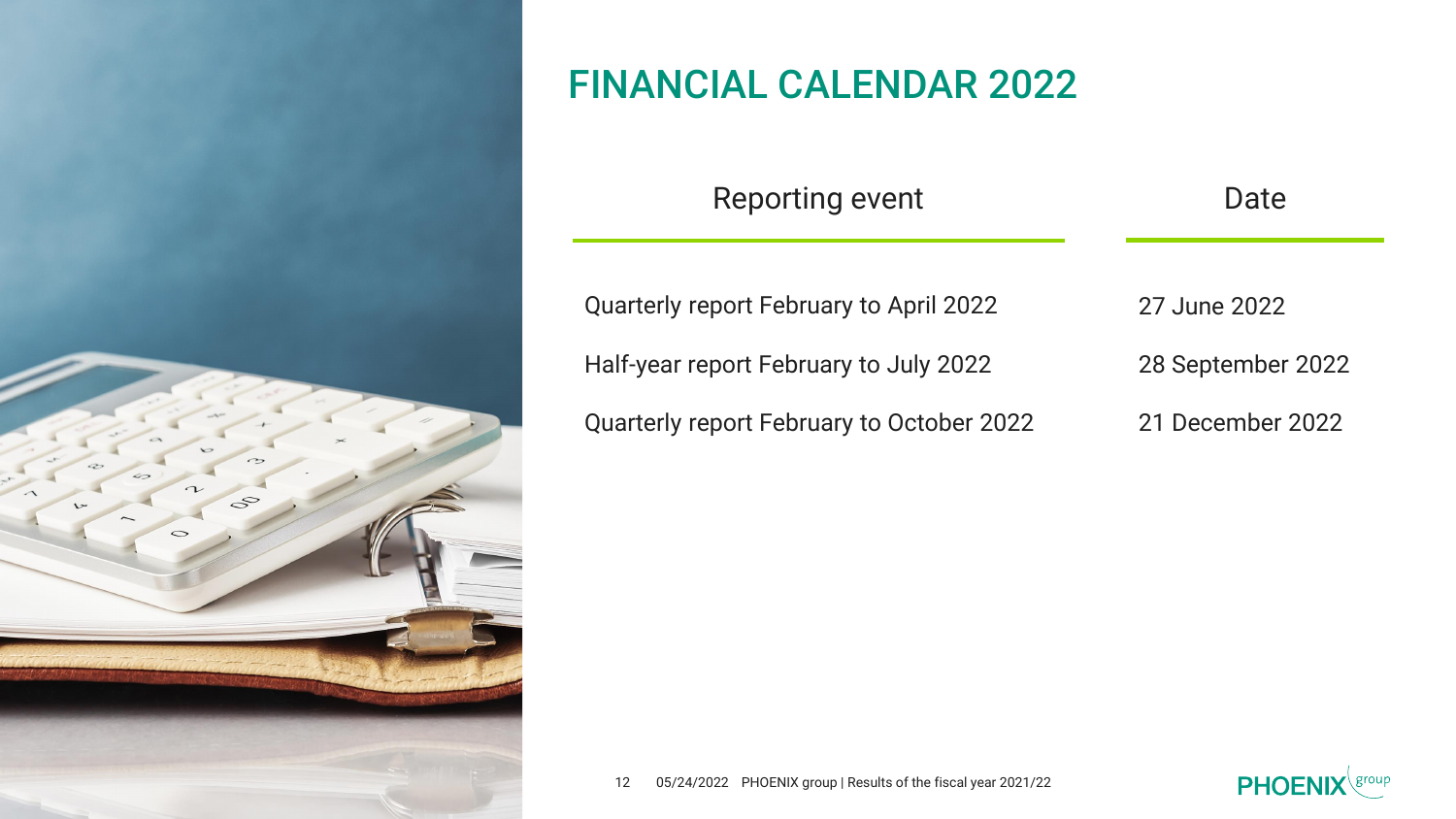







Fiscal year 2021/22 **Highlights**

Fiscal year 2021/22 **Group financials**

**Questions & answers**

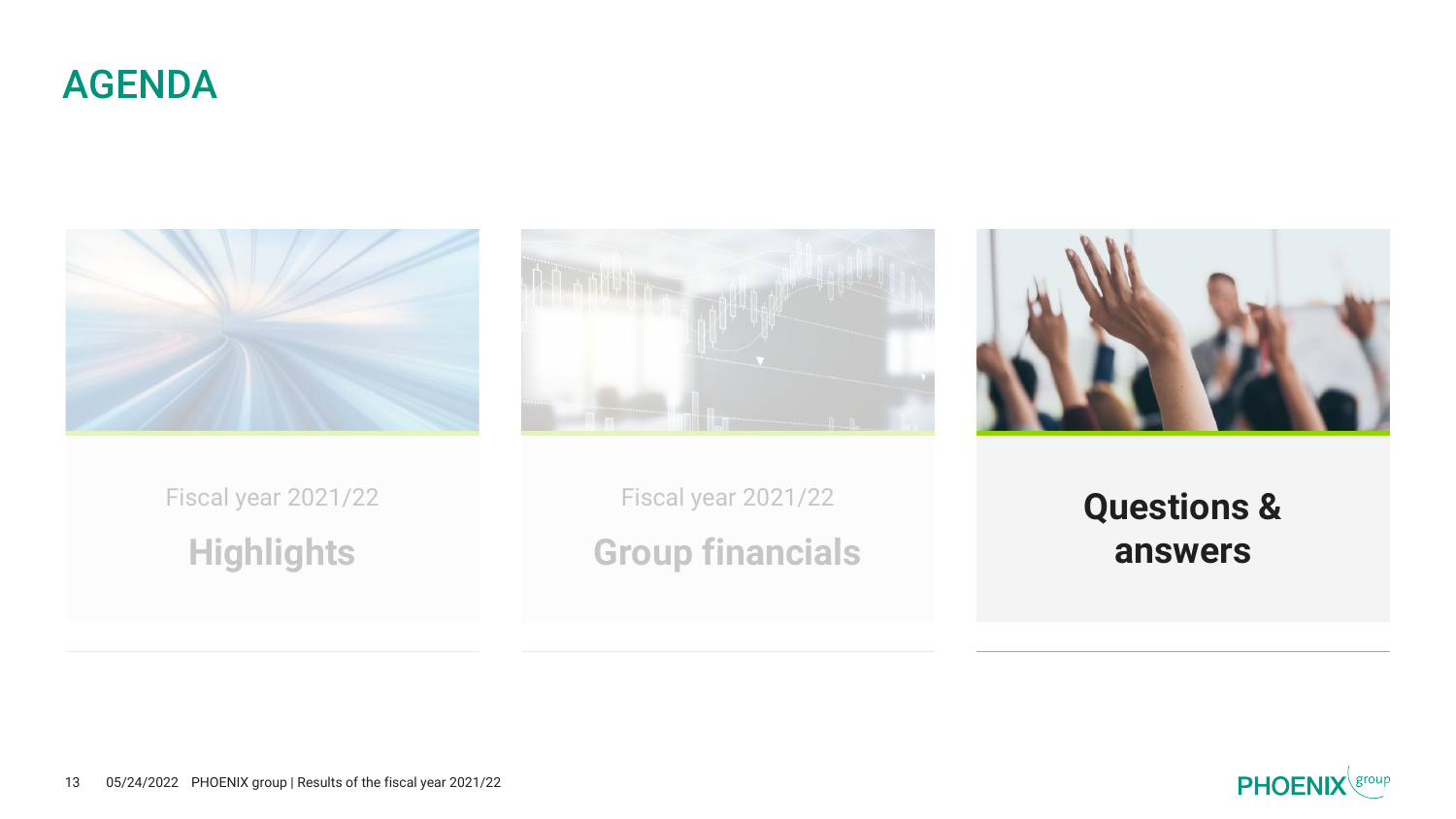



# WE DELIVER HEALTH

PHOENIX Pharma SE Pfingstweidstraße 10–12 68199 Mannheim

PHOENIX Pharmahandel GmbH & Co KG Pfingstweidstraße 10–12 68199 Mannheim